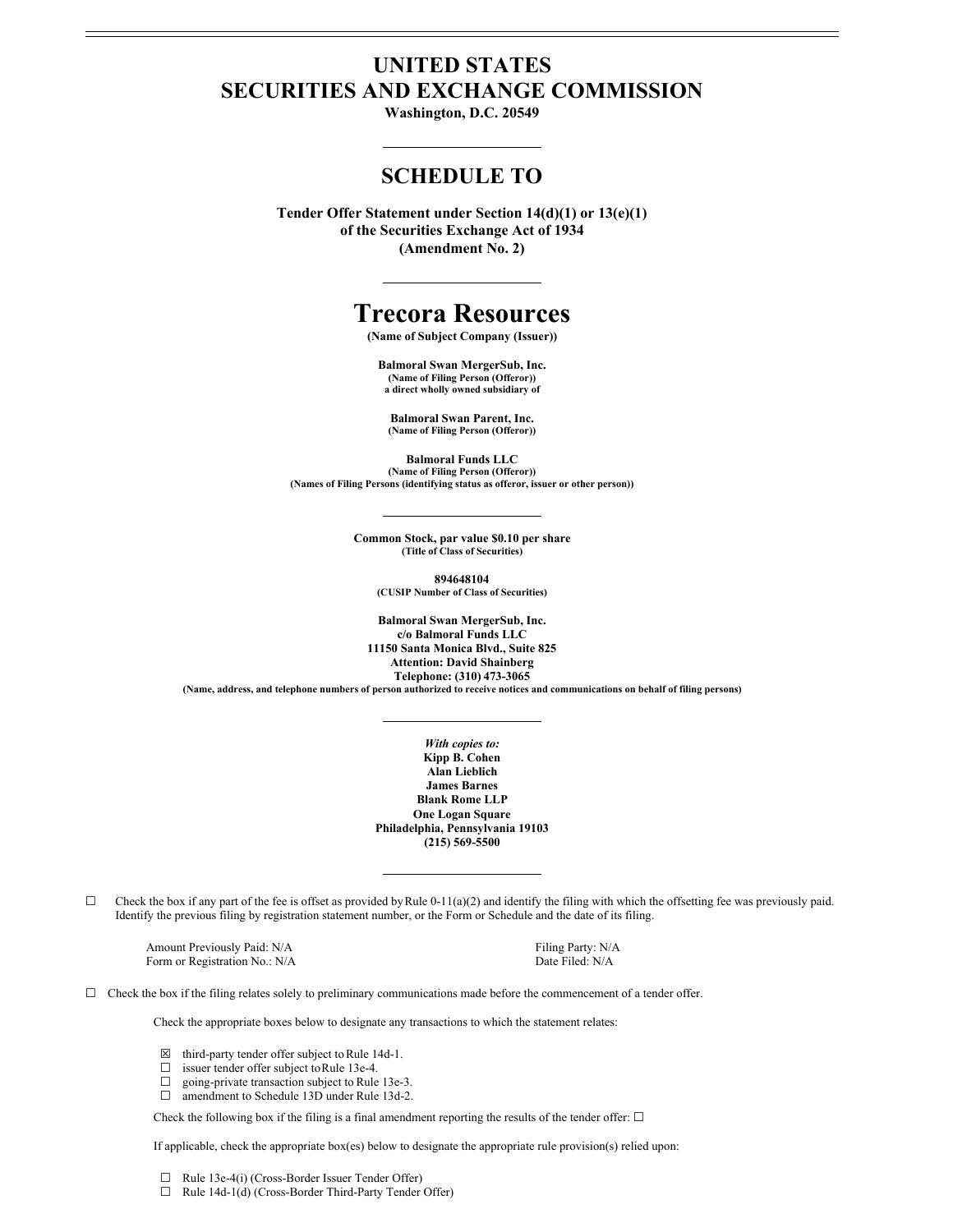$\sim$   $\sim$   $\sim$   $\sim$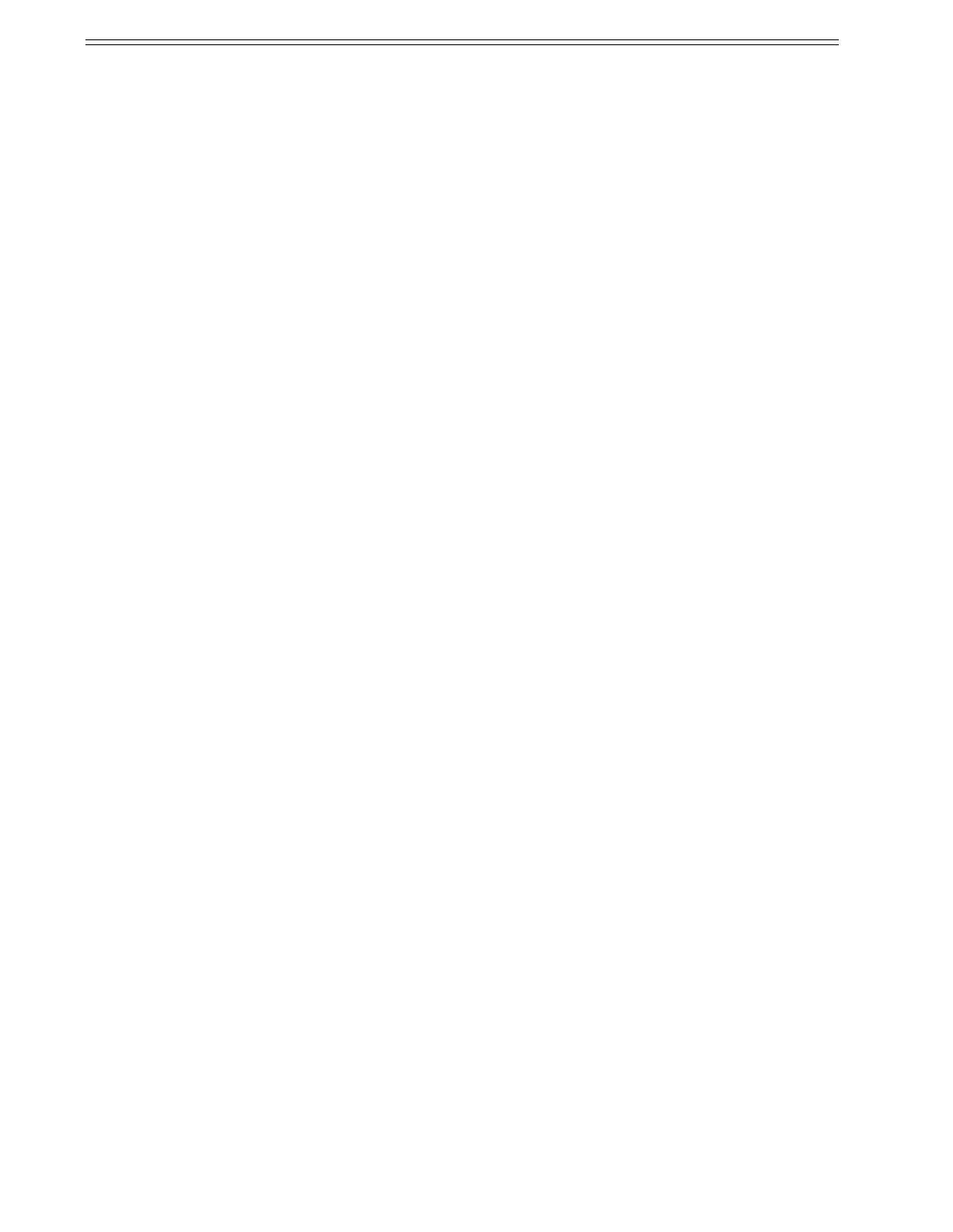This Amendment No. 2 (this "**Amendment**") amends and supplements the Tender Offer Statement on Schedule TO (as amended and together with any subsequent amendments and supplements thereto, the "**Schedule TO**") filed with the Securities and Exchange Commission on May 25, 2022 by Balmoral Swan Merger Sub, Inc. ("**Purchaser**"), a Delaware corporation and wholly owned indirect subsidiary of Balmoral Swan Parent, Inc. ("**Parent**"), a Delaware corporation. The Schedule TO relates to the tender offer by Purchaser for any and all of the outstanding shares of common stock, par value \$0.10 per share ("**Shares**"), of Trecora Resources ("**Trecora**" or the "**Company**"), a Delaware corporation, at a price of \$9.81 per Share, net to the holders thereof, in cash, without interest thereon and less any applicable tax withholdings (the "**Offer to Purchase**"), a copy of which is attached as Exhibit (a)(1) (A), and the related letter of transmittal (the "**Letter of Transmittal**"), a copy of which is attached as Exhibit (a)(1)(B), which, as each may be amended or supplemented from time to time, collectively constitute the "**Offer**."

All the information set forth in the Offer to Purchase is incorporated by reference herein in response to Items 1 through 9 and Item 11 of this Schedule TO and is supplemented by the information specifically provided in this Amendment.

Capitalized terms used but not defined herein have the meanings assigned to such terms in the Offer to Purchase.

## **Explanatory Note:**

This supplemental information should be read in conjunction with the Schedule TO in its entirety. New text within restated language from the Schedule TO is highlighted with **bold, underlined text** and removed language within restated language from the Schedule TO is indicated instrikethrough text.

This Amendment is being filed to amend and supplement Items 1 through 9 and Item 11, as reflected below.

#### **Items 1 through 9 and Item 11.**

Items 1 through 9 and Item 11 of the Schedule TO, as amended, to the extent such Items incorporate by reference the information contained in the Offer to Purchase, are hereby amended and supplemented by amending and restating the following paragraph under the Section "Certain Legal Matters; **Regulatory Approvals; Litigation**" *to read as follows:*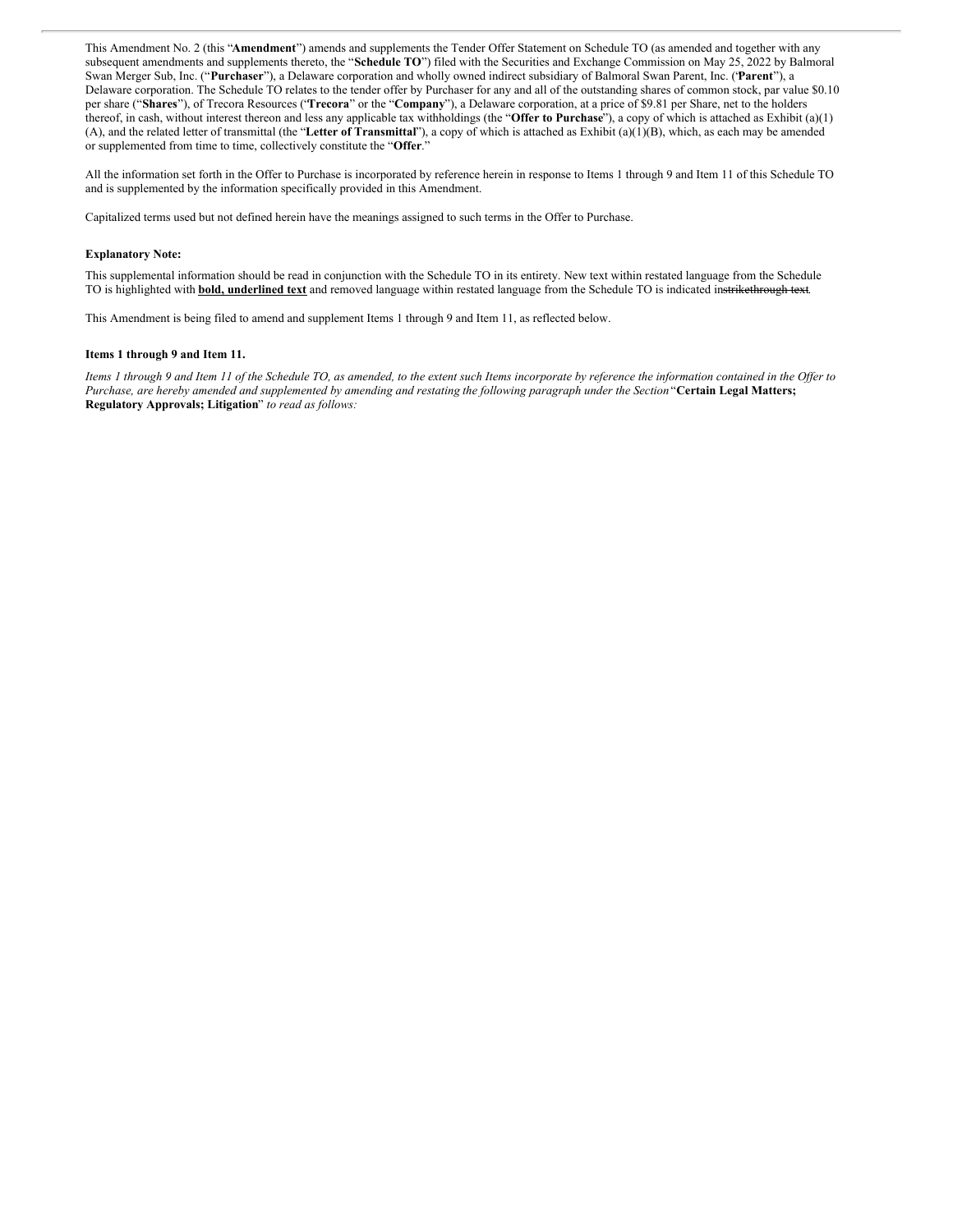#### "*Legal Proceedings*:

On May 31, 2022, a purported Company stockholder filed a complaint against the Company and each member of the **Company** Board in the United States District Court for the Southern District of New York, captioned *Shiva Stein v. Trecora Resources*, et al., Case No.1:22-cv-4474 (the "*Stein Complaint*"). On June 2, 2022, the Company received a demand from a purported Company stockholder (the "*Wilson Demand*"). Also on June 2, 2022, a purported Company stockholder filed a complaint against the Company and each member of the **Company** Board in the United States District Court for the Southern District of New York, captioned *William Johnson v. Trecora Resources*, et al., Case No.1:22-cv-04585 (the "*Johnson Complaint*"). On June 3, 2022, a purported Company stockholder filed a complaint against the Company and each member of the **Company** Board in the United States District Court for the Eastern District of New York, captioned *Denise Redfield v. Trecora Resources et al.*, Case No. 1:22-cv-03301 (the "*Redfield Complaint*," together with the Stein Complaint and the Johnson Complaint, the "*Complaints*"). Also on June 3, 2022, the Company received two additional demands from two purported Company stockholders (the "*Dixon Demand*" and the "*Kaufmann Demand*," together with the Wilson Demand, the "Demands"). On June 6, 2022, a purported Company stockholder filed a complaint against the Company and each member of the Company Board in the United States District Court for the Eastern District of New York, captioned Justice v. Trecora Resources et al., Case No. 1:22-cv-03339 (the "Justice Complaint", together with the Stein Complaint, the Johnson Complaint, and the Redfield *Complaint***, the "***Complaints***").**

The *Complaints* and *Demands* allege violations of Sections 14(d) and 14(e) of the**Securities** Exchange Act **of 1934 (the "***Exchange Act***")** and Rule 14d-9 thereunder against all defendants and violations of Section 20(a) of the Exchange Act against the individual defendants. Each of the*Complaints* seek injunctive relief preventing the consummation of the Transactions, rescissory damages or rescission to the extent the Transactions are consummated, an award of plaintiff's expenses including attorneys' fees and expenses, and such other relief the court may deem just and proper. The *Stein Complaint* also seeks an accounting of damages.

The Company believes the claims asserted in each of the Complaints and Demands are without merit.

Additional lawsuits may be filed against the Company and**/or the Company Board** their respective directors in connection with the Offer and the Merger. If additional similar complaints are filed, absent new or different allegations that are material, Parent, Purchaser, and the Company will not necessarily announce such additional filings.

On June 15, 2022, the Company disclosed certain additional information in a second amendment to the Schedule 14D-9. The Company informed Parent that it believes that no supplemental disclosure is required under applicable laws and that the Schedule 14D-9 disclosed all material information required to be disclosed therein. However, to avoid the risk that lawsuits may delay or otherwise adversely affect the Offer and to minimize the expense of defending such actions, without admitting any liability or wrongdoing, the Company decided to voluntarily make certain supplemental disclosures related to the Offer, all of which are set forth in an amendment to Schedule 14D-9.

Nothing in the supplemental disclosures set forth in this Amendment shall be deemed an admission of the legal necessity or materiality under **applicable laws of any of the disclosures set forth herein."**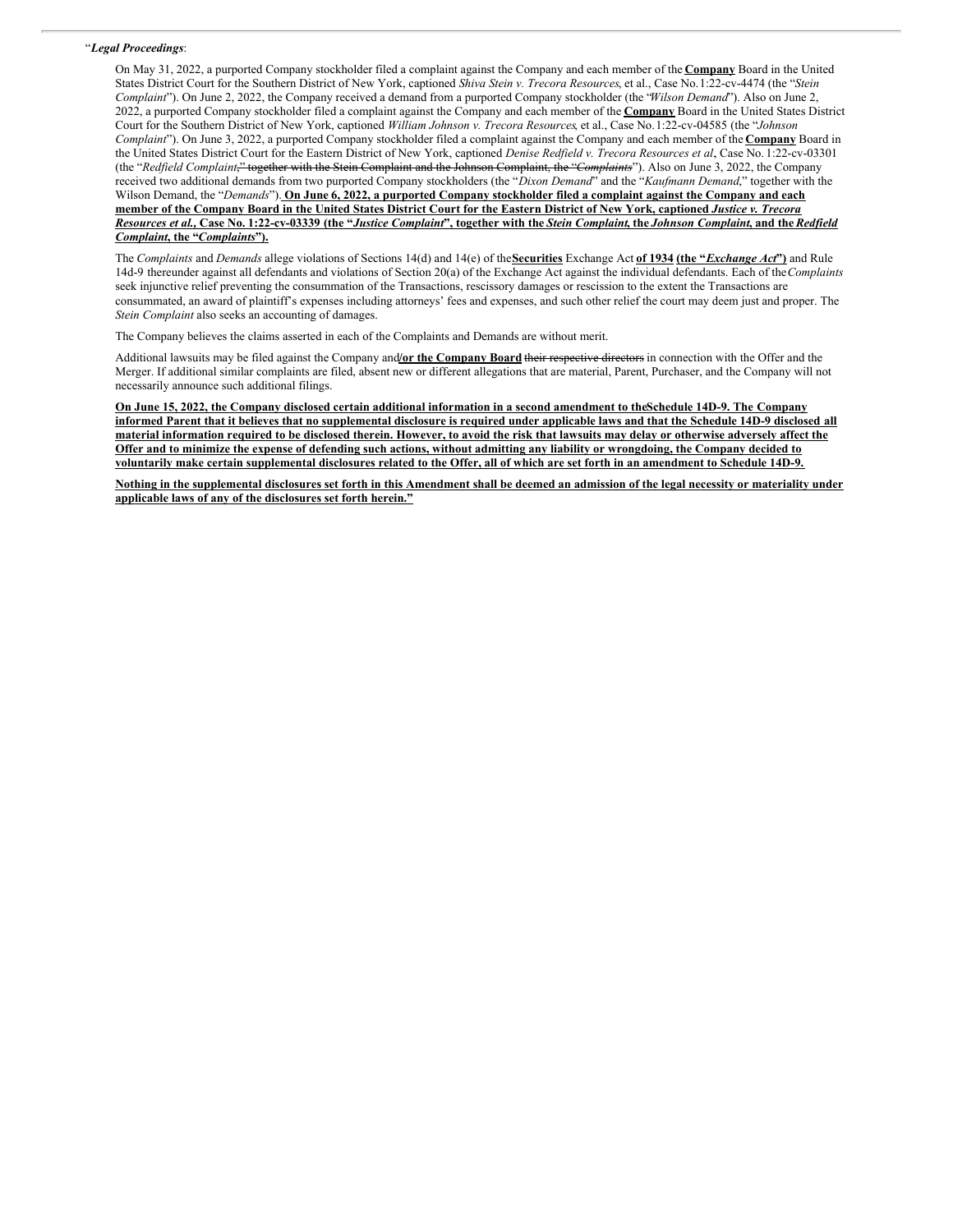## **SIGNATURES**

After due inquiry and to the best of their knowledge and belief, each of the undersigned certifies that the information set forth in this statement is true, complete and correct.

Dated: June 15, 2022

### **BALMORAL SWAN MERGERSUB, INC.**

By: /s/ Jonathan A. Victor Name: Jonathan A. Victor Title: Authorized Person

## **BALMORAL SWAN PARENT, INC.**

By: /s/ Jonathan A. Victor Name: Jonathan A. Victor Title: Authorized Person

### **BALMORAL FUNDS LLC**

By: /s/ Jonathan A. Victor Name: Jonathan A. Victor Title: Authorized Person